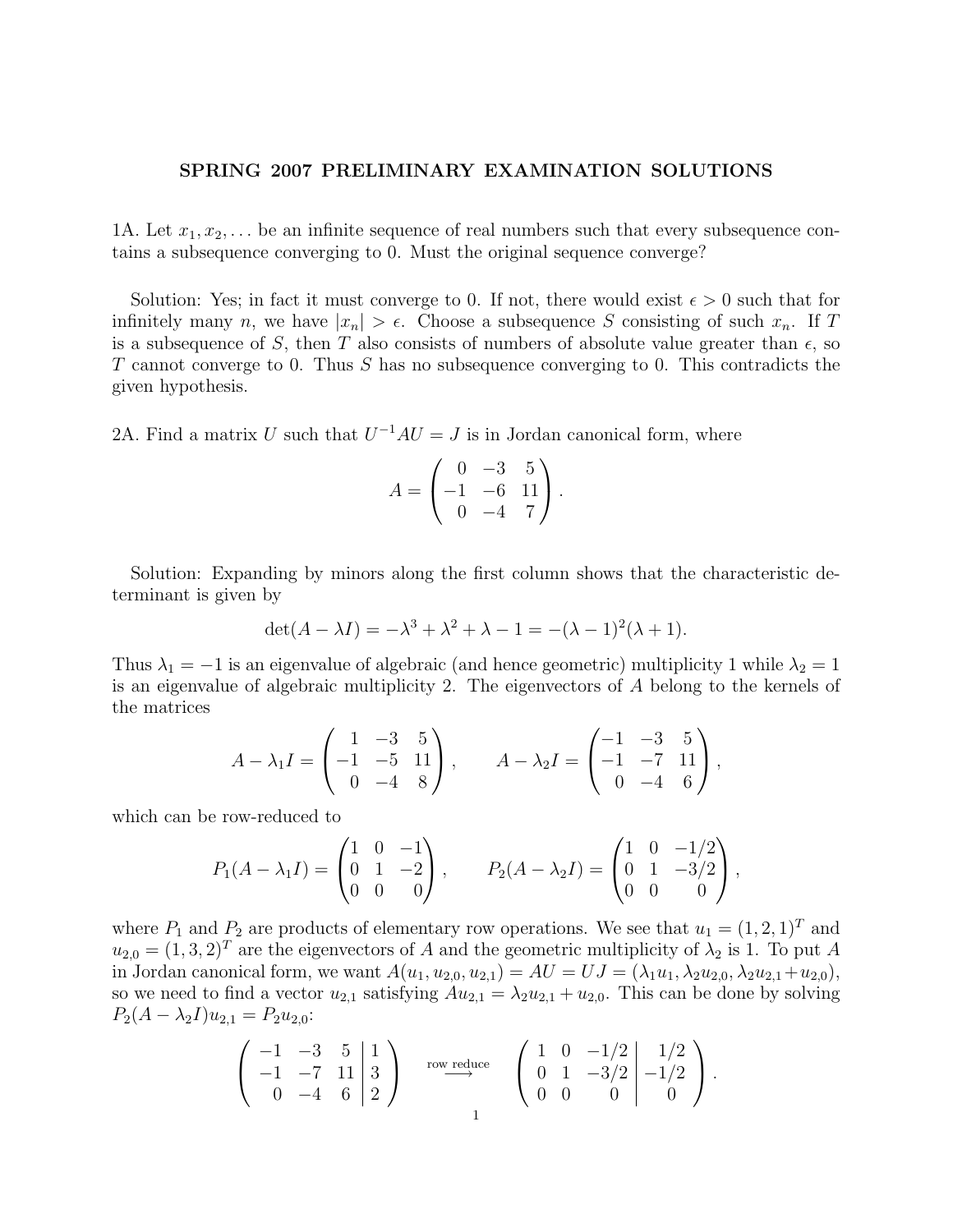Thus  $u_{2,1} = (1, 1, 1)^T$  works (as does  $(1, 1, 1)^T + \alpha(1, 3, 2)^T$  for any  $\alpha \in \mathbb{C}$ ) and we have

$$
U = \begin{pmatrix} 1 & 1 & 1 \\ 2 & 3 & 1 \\ 1 & 2 & 1 \end{pmatrix}, \qquad U^{-1}AU = J = \begin{pmatrix} -1 & 0 & 0 \\ 0 & 1 & 1 \\ 0 & 0 & 1 \end{pmatrix}.
$$

3A. Suppose  $f : \mathbb{R} \to \mathbb{R}$  is real analytic and periodic with period  $2\pi$ . Prove that f has an analytic continuation  $F$  defined on a strip

$$
S = \{x + iy \in \mathbb{C} : |y| < \rho\}
$$

with  $\rho > 0$ , and that  $F(z + 2\pi) = F(z)$  for  $z \in S$ .

Solution: Since  $f$  is real analytic, it possesses derivatives of all orders and agrees with its (convergent) Taylor series on a neighborhood  $(x-r_x, x+r_x)$  of every point  $x \in \mathbb{R}$ . The same power series may be used to define F on the complex neighborhood  $B(x, r_x)$  of radius  $r_x$ centered at x. Since f is periodic, the coefficients of the Taylor series at  $x + 2\pi$  are the same as those at x, so we may assume that  $r_{x+2\pi} = r_x$  for all  $x \in \mathbb{R}$ . Let us cover the compact interval  $[-\pi, \pi] \subset \mathbb{C}$  with open squares  $U_x = (x - \frac{1}{2})$  $\frac{1}{2}r_x, x + \frac{1}{2}$  $(\frac{1}{2}r_x) \times (-\frac{1}{2}$  $\frac{1}{2}r_{x}, \frac{1}{2}$  $\frac{1}{2}r_x$ ) and choose a finite sub-cover  $U_{x_1}, \ldots, U_{x_n}$  of  $[-\pi, \pi]$ . We now define

$$
\rho = \min\left\{\frac{1}{2}r_{x_i} \, : \, 1 \le i \le n\right\}
$$

and note that since each square  $U_{x_i}$  has half-height  $\geq \rho$  and satisfies  $U_{x_i} \subset B(x_i, r_{x_i})$ , the balls  $\{B(x_{ik}, r_{x_i}) : x_{ik} = x_i + 2\pi k, 1 \leq i \leq n, k \in \mathbb{Z}\}\)$  cover the strip S. For any  $z \in S$ , we define  $F(z)$  using the Taylor series at any  $x_{ik}$  for which  $z \in B(x_{ik}, r_{x_i})$ . A different choice of  $x_{ik}$  will yield the same value  $F(z)$  since the intersection of two balls containing z will contain a positive interval of the real axis on which the Taylor expansions agree with  $f$ , so they represent the same analytic function on this intersection. F satisfies  $F(z+2\pi) = F(z)$ for  $z \in S$  since the Taylor expansion centered at  $x_{ik}$  defining F at  $z \in B(x_{ik}, r_{x_i})$  has the same coefficients as the one centered at  $x_{i,k+1}$  defining F at  $z + 2\pi$ .

4A. Define six fields as follows:

- Let  $A = \mathbb{Q}(\alpha)$  where  $\mathbb Q$  is the field of rational numbers and  $\alpha$  is the real cube root of 2.
- Let *B* be a splitting field of  $x^3 2$  over  $\mathbb{Q}$ .
- Let C be an algebraic closure of the field  $\mathbb{F}_2$  of 2 elements.
- Let D be the subfield of C generated over  $\mathbb{F}_2$  by the set of  $a \in C$  such that there exists  $n \geq 1$  with  $a^n = 1$ .
- Let  $E$  be the field  $\mathbb R$  of real numbers.
- Let F be the field  $\mathbb{Q}[[T]](T^{-1})$  of formal Laurent series with rational coefficients.

For each pair of these, determine with proof whether or not they are isomorphic.

Solution: We will show that the only isomorphic pair consists of C and D.

Let  $S_1 = \{A, B\}$ ,  $S_2 = \{C, D\}$ , and  $S_3 = \{E, F\}$ . The fields in  $S_1$  are of finite dimension over  $\mathbb{Q}$ , hence countable and of characteristic 0. The fields in  $S_2$  are of characteristic 2. The fields in  $S_3$  are uncountable and of characteristic 0. Hence no field in  $S_i$  is isomorphic to a field in  $S_j$  if  $i \neq j$ .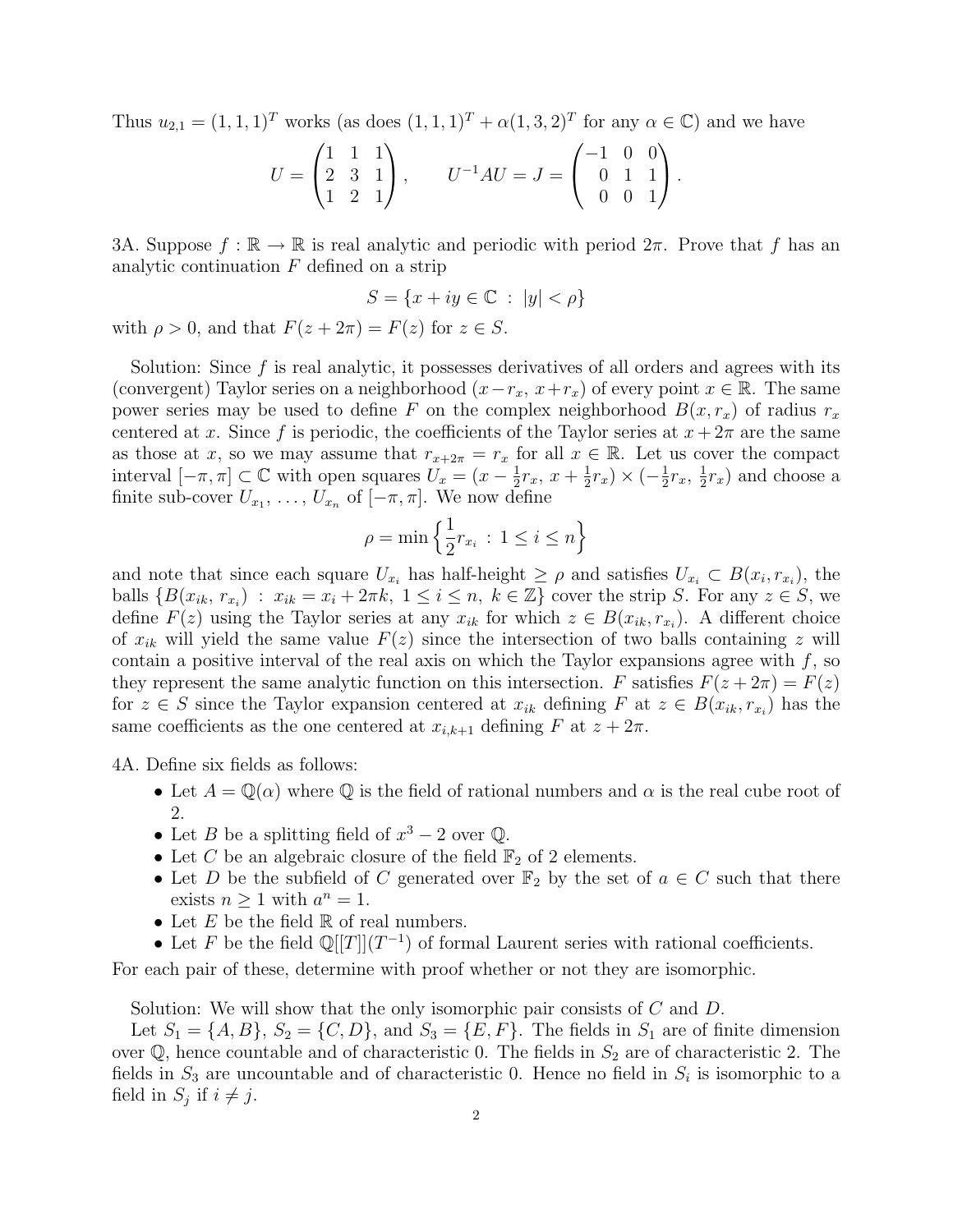By Eisenstein's criterion,  $x^3 - 2$  is irreducible, so  $[A : \mathbb{Q}] = 3$ . The zeros of this polynomial are  $\omega^i\alpha$  where  $\omega$  is a primitive cube root of unity. Thus  $\omega \in B$ . Since  $[\mathbb{Q}(\omega):\mathbb{Q}] = 2$ , the degree  $[B: \mathbb{Q}]$  is even. Hence  $A \not\cong B$ .

If  $a \in C$ , then  $\mathbb{F}_2(a)$  is a finite extension of  $\mathbb{F}_2$ , hence finite, say of order q; if moreover  $a \neq 0$ , then  $a^{q-1} = 1$ . Hence  $C \subseteq D$ . But  $D \subseteq C$ , so  $C = D$ .

The square of a nonzero element of  $\mathbb{Q}[[T]](T^{-1})$  has a leading coefficient that is a rational square. Thus 2 is not a square in  $\mathbb{Q}[[T]](T^{-1})$ . But 2 is a square in R. So  $E \not\cong F$ .

5A. Let  $a_0(x)$ ,  $a_1(x)$ , ...,  $a_{r-1}(x)$  and  $b(x)$  be  $C^m$  functions on R. Prove that if  $y(x)$  is a solution of the differential equation

$$
y^{(r)} + a_{r-1}(x)y^{(r-1)} + \dots + a_1(x)y' + a_0(x)y = b(x)
$$

(in particular, assuming that the derivatives  $y', y'', \ldots, y^{(r)}$  exist), then  $y(x)$  is  $C^{m+r}$ .

Solution: Rewrite the differential equation as

(1) 
$$
y^{(r)} = b - (a_{r-1}y^{(r-1)} + \cdots + a_1y' + a_0y),
$$

and proceed by induction on m. For  $m = 0$ , the derivatives of y on the right-hand side of (1) are differentiable and hence continuous. The functions  $a_i$  and b are continuous by assumption, so  $y^{(r)}$  is continuous, *i.e.*, *y* is  $C^r$ .

For  $m > 0$ , assume by induction that y is  $C^{m+r-1}$ . Then the derivatives of y on the right-hand side of (1) are  $C^m$ . The functions  $a_i$  and b are  $C^m$  by assumption, so  $y^{(r)}$  is  $C^m$ , hence y is  $C^{m+r}$ .

6A. Let 
$$
A = \alpha_1 \sigma_1 + \alpha_2 \sigma_2 + \alpha_3 \sigma_3
$$
 where  $\alpha_1, \alpha_2, \alpha_3 \in \mathbb{C}$  and  $\sigma_1 = \begin{pmatrix} 0 & 1 \\ 1 & 0 \end{pmatrix}$ ,  $\sigma_2 = \begin{pmatrix} 0 & -i \\ i & 0 \end{pmatrix}$ ,  $\sigma_3 = \begin{pmatrix} 1 & 0 \\ 0 & -1 \end{pmatrix}$ . Let  $\beta \in \mathbb{C}$  be any square root of  $\alpha_1^2 + \alpha_2^2 + \alpha_3^2$ .

(a) Prove that  $\exp(A) = \cosh(\beta) + \frac{\sinh(\beta)}{\beta} A$ , where  $\frac{\sinh(\beta)}{\beta}$  is interpreted as 1 if  $\beta = 0$ . (Hint: First show that  $A^2$  is a scalar multiple of the identity.)

(b) Evaluate  $\exp(A)$  explicitly in the case  $\alpha_1 = i\pi$ ,  $\alpha_2 = i\pi$ , and  $\alpha_3 = \pi$ .

Solution: (a) An explicit calculation shows that  $A^2 = (\alpha_1^2 + \alpha_2^2 + \alpha_3^2)I = \beta^2 I$ . Thus

$$
\exp(A) = I + A + \frac{1}{2!}A^2 + \frac{1}{3!}A^3 + \cdots
$$
  
=  $I + A + \frac{\beta^2}{2!}I + \frac{\beta^2}{3!}A + \frac{\beta^4}{4!}I + \frac{\beta^4}{5!}A + \cdots$   
=  $\cosh(\beta) + \frac{\sinh \beta}{\beta}A$ ,

where the last step is valid (with our convention) even if  $\beta = 0$ .

(b) The values  $\alpha_1 = i\pi$ ,  $\alpha_2 = i\pi$ ,  $\alpha_3 = \pi$  give  $\beta^2 = -\pi^2$ , so we choose  $\beta = i\pi$  and obtain  $\cosh(\beta) = \cos(i\beta) = \cos(-\pi) = -1$ ,  $\sinh(\beta) = -i\sin(i\beta) = -i\sin(-\pi) = 0$ , and  $\exp(A) = -I$ .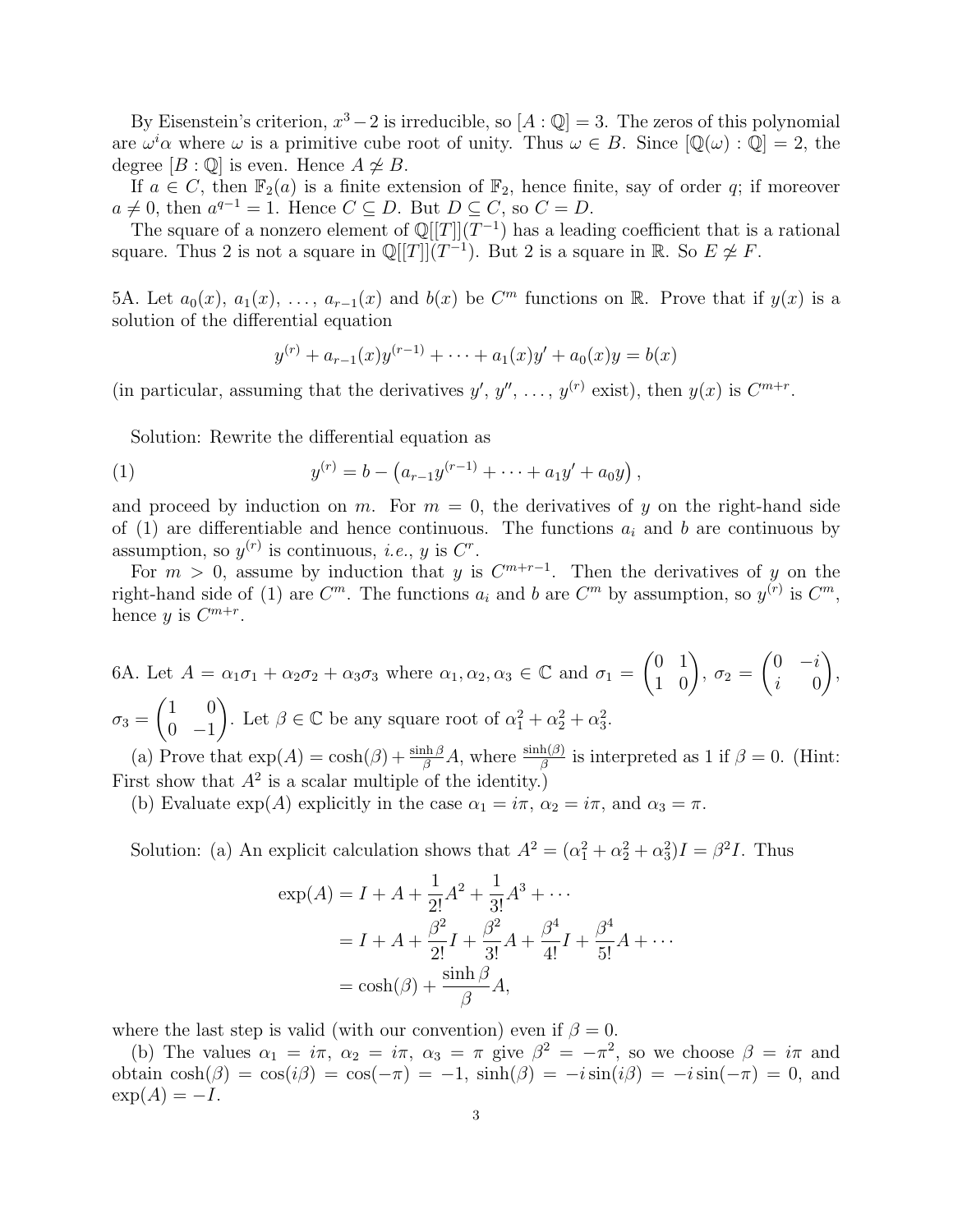7A. Let a and b be complex numbers, and let  $f: \mathbb{C} \to \mathbb{C}$  be a non-constant entire function such that  $f(az + b) = f(z)$  for all  $z \in \mathbb{C}$ . Prove that there is a positive integer n such that  $a^n=1$ .

Solution: If  $a = 1$ , we are done, so assume that  $a \neq 1$ . Then  $az + b = z$  has a unique solution, say c. Define  $g(z) := f(z + c)$ , so

$$
g(az) = f(az + c) = f(az + ac + b) = f(a(z + c) + b) = f(z + c) = g(z).
$$

If the Taylor series of  $g(z)$  at  $z = 0$  is  $\sum_{i \geq 0} g_i z^i$ , then equating coefficients of  $z^n$  in  $g(az) =$  $q(z)$  yields

$$
a^n g_n = g_n.
$$

Since f is not constant, g is not constant. Therefore for some  $n \geq 1$  we have  $g_n \neq 0$ , and hence  $a^n = 1$ .

8A. Let  $n \geq 3$ , and let  $A_n$  be the alternating subgroup of the symmetric group on n letters. Prove that  $A_n$  is generated by (123) and (12 $\cdots$ n) if n is odd, or by (123) and (2 $\cdots$ n) if n is even.

Solution: We prove the statement by induction on n. The base case  $n = 3$  is trivial.

Let G be the subgroup of  $A_n$  generated by these elements. Then G acts transitively on  $\{1,\ldots,n\}$ , so it suffices to show that the stabilizer of 1 in G is the full alternating group on  $\{2,\ldots,n\}$ . By induction we need only show for  $n \geq 4$  that G contains (234) and either  $(3 \cdots n)$  (if n is odd) or  $(2 \cdots n)$  (if n is even).

Case 1: *n* is odd. Then conjugating (123) by  $(12 \cdots n)$  yields  $(234) \in G$ . And

$$
(3 \cdots n) = (123)^{-1} (12 \cdots n) \in G.
$$

Case 2: *n* is even. Then conjugating (123) by  $(2 \cdots n)$  yields (134)  $\in G$ , and conjugating (123) by (134) yields (324) ∈ G, and hence  $(234) = (324)^{-1} \in G$ . This time,  $(2 \cdots n) \in G$  is part of the inductive hypothesis.

9A. Suppose b and L are positive constants and  $f : [0, b] \to \mathbb{R}$  is continuous and satisfies

$$
f(x) \ge L \int_0^x f(t) dt, \qquad (0 \le x \le b).
$$

Show that  $f(x) \geq 0$  for  $0 \leq x \leq b$ .

Solution: Let  $F(x) = \int_0^x f(t) dt$ . Since f is continuous, F is differentiable and we have

 $F'(x) = f(x) \ge LF(x), \qquad (0 \le x \le b).$ 

Thus, for  $0 \le t \le b$  we have

$$
F'(t) - LF(t) \ge 0,
$$
  
\n
$$
(F'(t) - LF(t))e^{-Lt} \ge 0,
$$
  
\n
$$
\frac{d}{dt}(F(t)e^{-Lt}) \ge 0,
$$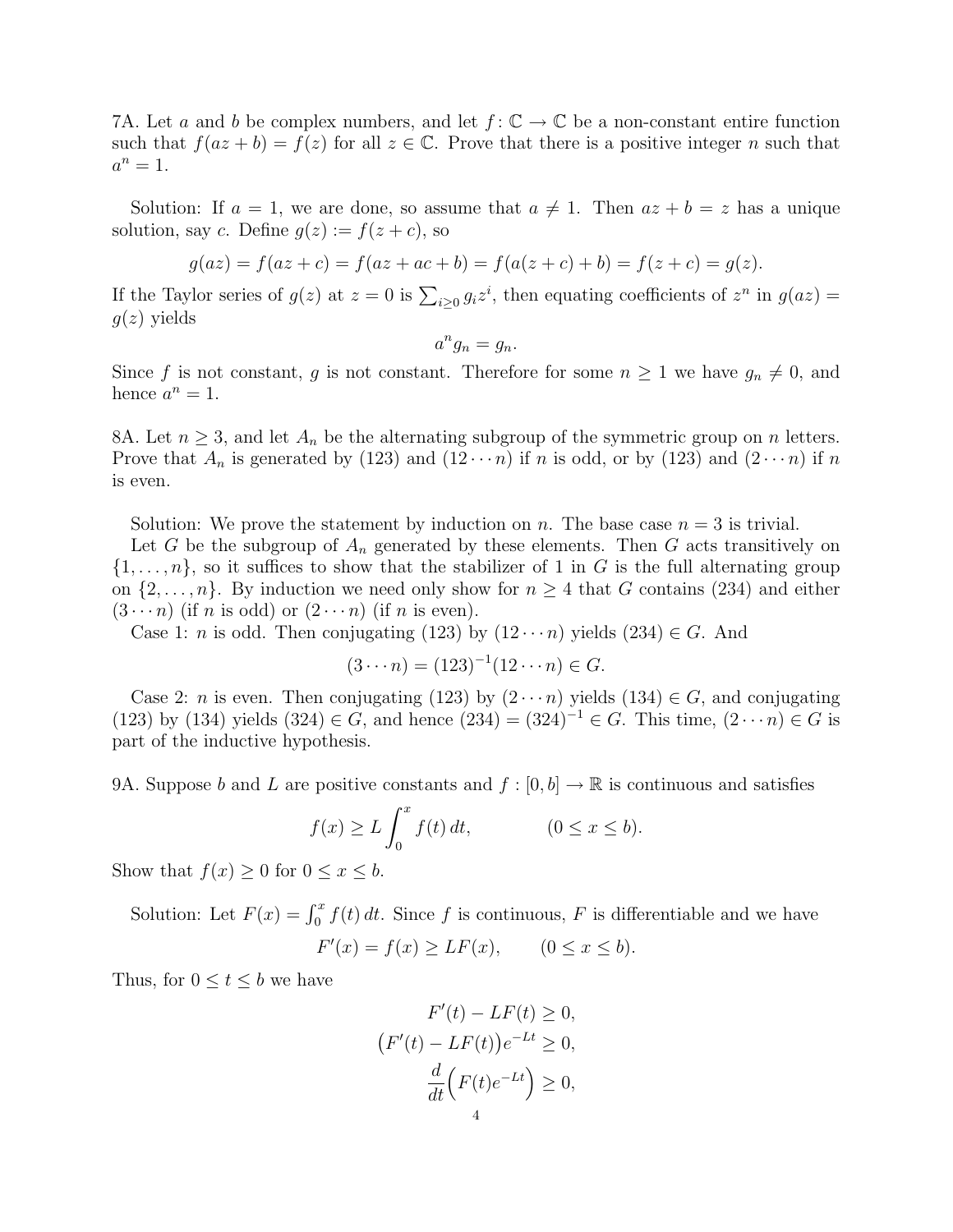and since definite integrals preserve inequalities:

———

$$
F(x)e^{-Lx} - F(0)e^{0} = \int_0^x \frac{d}{dt} \left( F(t)e^{-Lt} \right) dt \ge \int_0^x 0 dt = 0, \quad (0 \le x \le b).
$$

Since  $F(0) = 0$  and  $e^{-Lx} > 0$ , we learn that  $F(x) \ge 0$  for  $0 \le x \le b$ , hence the original inequality  $f(x) \ge LF(x)$  gives the desired result.

An alternative proof might run as follows. Let  $x_0 = \sup\{x < b : f(t) \ge 0 \text{ for } t \in [0, x]\}.$ We know  $x_0 \geq 0$  since  $f(0) \geq 0$ . We must show that  $x_0 = b$ . Suppose to the contrary that  $x_0 < b$ . Since  $f(x)$  is continuous and non-negative to the left of  $x_0, f(x_0) \geq 0$ . On the other hand, there are points  $x > x_0$  arbitrarily close to  $x_0$  at which  $f(x) < 0$ . Thus  $f(x_0) = 0$ . The given inequality now implies that  $f(x) = 0$  for  $0 \le x \le x_0$ . Now define  $x_1 = \min(x_0 + L^{-1}, b)$ . Then there is an  $x_2$  in the interval  $x_0 < x_2 < x_1$  which satisfies  $f(x_2) < 0$ . Let  $\varepsilon = |f(x_2)|$ . The given inequality implies that  $f(x) \ge L \int_{x_0}^x f(t) dt$  for  $x_0 \le x \le x_1$ . Thus  $u(x) = f(x) + \varepsilon$ satisfies  $u(x_0) = \varepsilon$ ,  $u(x_2) = 0$ , and

$$
u(x) \ge L \int_{x_0}^x u(t) - \varepsilon dt + \varepsilon = \int_{x_0}^x u(t) dt + \varepsilon [1 - L(x - x_0)] \ge \int_{x_0}^x u(t) dt
$$

for  $x_0 \le x \le x_1$ . But since u is continuous and  $u(x_0) = \varepsilon > 0$ , it's impossible for u to reach 0 over the interval  $x_0 < x < x_1$ , for at the first crossing  $x_3$  where  $u(x_3) = 0$ , the integral  $\int_{x_0}^{x_3} u(x) dx > 0$ . Thus the assumption that  $u(x_2) = 0$  leads to a contradiction, and we conclude that  $x_0 = b$ .

1B. If  $c \in \mathbb{R}$ , say that a real-valued function  $f: \mathbb{R} \to \mathbb{R}$  is periodic with period c if it satisfies  $f(x + c) = f(x)$  for all  $x \in \mathbb{R}$ .

(i) Let V be the set of continuous real-valued functions  $f$  having a positive integer as a period. Prove that  $V$  is a vector space.

(ii) Let  $p_1 < p_2 < \ldots < p_n < \ldots$  be the sequence of prime numbers, and for each i, let  $f_i$  be a function whose minimal positive period is  $p_i$ . Prove that the functions  $f_1, f_2, \ldots$  are linearly independent in  $V$ .

Solution: (i) The set of all functions  $\mathbb{R} \to \mathbb{R}$  is a vector space, so it suffices to check that V contains 0 and is closed under addition and scalar multiplication. The only nontrivial claim is closure under addition. Suppose  $f, g \in V$ , say with periods c and d. Any positive integer multiple of a period is a period of the same function, so  $f, g$  have cd as a common period. Thus  $f + g$  has cd as a period (and it is continuous).

(ii) Suppose not. Then there exists a relation

$$
a_1f_1 + \cdots + a_nf_n = 0
$$

where  $a_i \in \mathbb{R}$  and  $a_n \neq 0$ . Solving for  $f_n$  shows that  $f_n$  has  $p_1p_2\cdots p_{n-1}$  as a period. It also has  $p_n$  as a period. Now  $p_1p_2\cdots p_{n-1}$  and  $p_n$  are relatively prime, so 1 is an integer combination of  $p_1p_2\cdots p_{n-1}$  and  $p_n$ . Any integer combination of periods is a period, so in particular 1 is also a period of  $f_n$ . This contradicts the hypothesis that  $p_n$  is the minimal period of  $f_n$ .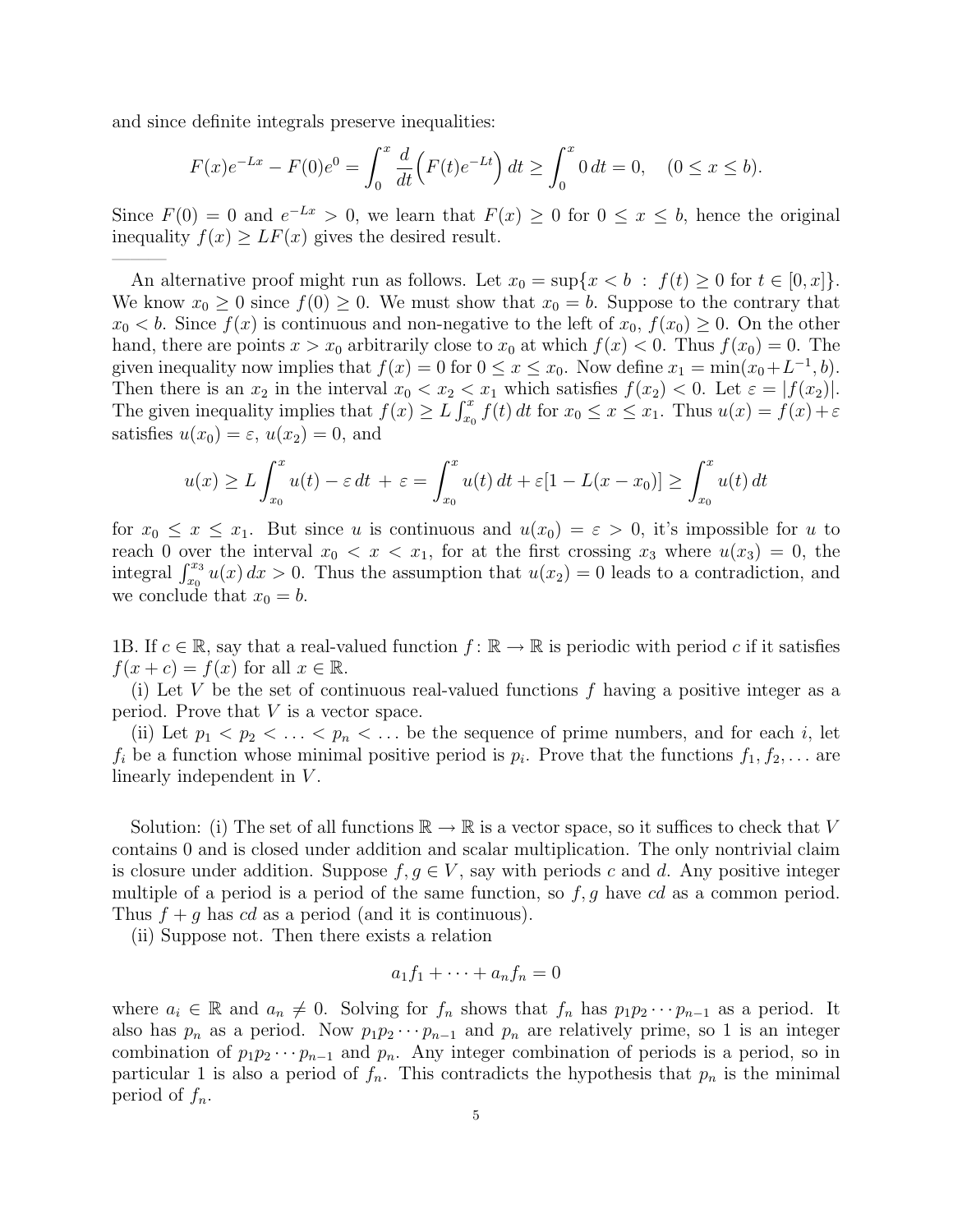2B. Given any real number  $a_0$ , define  $a_1, a_2, \ldots$  by the rule  $a_{n+1} = \cos a_n$  for all  $n \geq 0$ . Prove that the sequence  $(a_n)$  converges, and that the limit is the unique solution of the equation  $\cos x = x$ .

Solution: Let  $g(x) = \cos x - x$ . Then  $g(1) < 0$ , and since  $\cos x$  is decreasing on  $[0, \pi]$ , we have  $\cos(1/2) > \cos(\pi/3) = 1/2$ , that is,  $g(1/2) > 0$ . By the Intermediate Value Theorem, there exists  $1/2 < a < 1$  such that  $\cos a = a$ . To see that this a is the unique solution of  $\cos x = x$ , observe first that any solution must clearly lie in [−1, 1]. On [−1, 0) we have  $x < 0 < \cos x$ , so all solutions lie in [0, 1]. But  $q(x)$  is strictly decreasing on [0, 1], so the solution is unique.

Consider any function f which is differentiable and satisfies  $|f'(x)| < c$  for all x in an interval  $(a-d, a+d)$ , where  $c < 1$ , and  $f(a) = a$ . For any  $a_0 \in (a-d, a+d)$ , define a sequence  $(a_n)$  by  $a_{n+1} = f(a_n)$ . It follows easily by induction on n using the Mean Value Theorem that  $|a_{n+1} - a| < c |a_n - a|$  for all n, hence  $(a_n)$  converges to a.

We'll apply this with  $f(x) = \cos x$ , a the solution of  $\cos a = a$ , and  $d = 1/2$ . Note that  $[a-d, a+d] \subseteq (0, 3/2) \subseteq (0, \pi/2)$  since  $a \in (1/2, 1)$ , and therefore  $|\cos'(x)| = |\sin x| < c$  for some  $c < 1$ .

The given sequence  $(a_n)$  satisfies  $a_1 \in [-1,1]$ , hence  $a_2 \in [\cos(1),1] \subseteq [1/2,1] \subseteq (a 1/2, a + 1/2$ . We conclude that  $(a_2, a_3, \ldots)$  converges to a.

3B. Let k and l be positive integers. Let  $\mathbb{Q}(x)$  $(\sqrt[k]{1-x^l})$  be any extension field of  $\mathbb{Q}(x)$ 3B. Let k and l be positive integers. Let  $\mathbb{Q}(x)(\sqrt{1-x^k})$  be any extension field of  $\mathbb{Q}(x)$ <br>generated by a k-th root of  $1-x^l$ . Define  $\mathbb{Q}(x)(\sqrt[l]{1-x^k})$  similarly. Prove that  $\mathbb{Q}(x)(\sqrt[k]{1-x^l})$ generated by a *k*-th root of  $1-x$ . D<br>and  $\mathbb{Q}(x)(\sqrt[t]{1-x^k})$  are isomorphic.

Solution: The polynomial  $y^k + x^l - 1$  is irreducible, for any positive integers k, l. One way to prove this is to regard  $y^k + x^l - 1$  as a polynomial in y over  $\mathbb{Q}[x]$  and apply Eisenstein's criterion, using the fact that  $x - 1$  divides  $x<sup>l</sup> - 1$  but  $(x - 1)<sup>2</sup>$  does not. It follows that the fields in question are the fraction fields of  $\mathbb{Q}[x,y]/(y^k + x^l - 1)$  and  $\mathbb{Q}[x,y]/(y^l + x^k - 1)$ , respectively, which are obviously isomorphic by the exchange of  $x$  and  $y$ .

4B. Let E be the C-vector space of entire functions. Let V be a nonzero finite-dimensional C-subspace of E with the property that  $f$  ∈ V implies  $f'$  ∈ V. Prove that V contains a function that is everywhere nonzero.

Solution: The map  $T: V \to V$  sending f to f' is a linear transformation. Since V is a C-vector space, there exists an eigenvalue  $\lambda \in \mathbb{C}$ . Let  $f \in V$  be a corresponding (nonzero) eigenvector. Then  $f' = \lambda f$ , so  $f(z) = ce^{\lambda z}$  for some  $c \in \mathbb{C}^{\times}$ . This function is everywhere nonzero.

5B. Let  $\mathbb{F}_q$  denote the finite field with q elements, where q is a power of a prime. Let  $SL_n(\mathbb{F}_q)$  be the group of  $n \times n$  matrices with entries in  $\mathbb{F}_q$  and determinant 1, under matrix multiplication. Determine (with proof) a simple necessary and sufficient condition on  $n$  and q for the center of  $SL_n(\mathbb{F}_q)$  to be trivial.

Solution: Let  $E_{ij}$  denote the  $n \times n$  matrix with  $(i, j)$  entry equal to 1 and all other entries zero. For  $i \neq j$ , we have  $I_n + E_{ij} \in SL_n(\mathbb{F}_q)$ . A matrix A commutes with  $I_n + E_{ij}$  if and only if  $E_{ij}A = AE_{ij}$ . The latter condition implies that  $A_{jk} = 0$  for  $k \neq j$ , that  $A_{ki} = 0$  for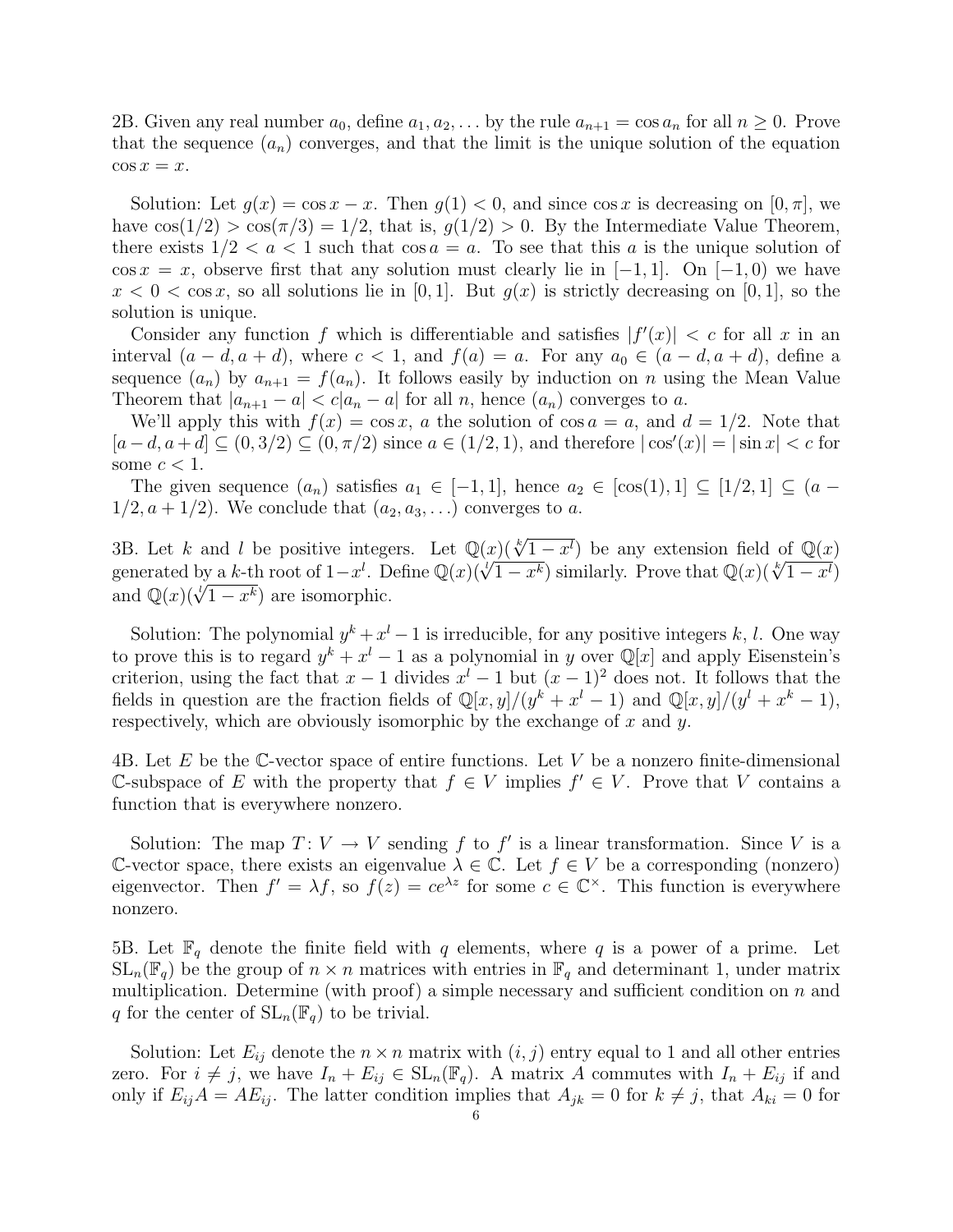$k \neq i$ , and that  $A_{ii} = A_{jj}$ . If this holds for all  $i \neq j$ , then  $A = xI_n$  is a scalar multiple of the identity, and we have  $A \in SL_n(\mathbb{F}_q)$  if and only if  $x^n = 1$  in  $\mathbb{F}_q$ .

The multiplicative group  $\mathbb{F}_q^{\times}$  is cyclic, so the necessary and sufficient condition for  $x=1$ to be the unique solution of  $x^n = 1$  in  $\mathbb{F}_q$  is that  $q-1$  and n are relatively prime.

6B. Let U be a non-empty open subset of  $\mathbb{R}^d$  and let  $f: U \to \mathbb{R}^d$  be a continuous vector field defined on U. Let K be a compact subset of U and let  $b > 0$ . Suppose  $\varphi : [0, b) \to K$ is a continuous function satisfying

$$
\varphi(t) = \varphi(0) + \int_0^t f(\varphi(s)) ds, \qquad (0 \le t < b).
$$

Prove that  $\lim_{t \to b^-} \varphi(t)$  exists, where  $t \to b^-$  means t approaches b from the left.

Solution: Let  $M = \sup_{y \in K} ||f(y)||$ . For any two points  $t_1, t_2 \in [0, b)$ ,

$$
\|\varphi(t_2) - \varphi(t_1)\| = \left\| \int_{t_1}^{t_2} f(\varphi(t)) \, dt \right\| \le M|t_2 - t_1|
$$

so  $\varphi$  is Lipschitz continuous on [0, b) and hence preserves Cauchy sequences. Let  $t_k \to b$ from the left. Then  $\varphi(t_k)$  is Cauchy and hence converges to some  $y_0 \in \mathbb{R}^d$ . We claim that  $\lim_{t\to b^-} \varphi(t) = y_0$ . Let  $\varepsilon > 0$  and choose k large enough that  $|t_k - b| < \frac{\varepsilon}{M+1}$  and  $\|\varphi(t_k) - y_0\| < \frac{\varepsilon}{M+1}$ . Then for  $0 < b - t < \delta = \frac{\varepsilon}{M+1}$  we have

$$
\|\varphi(t) - y_0\| \le \|\varphi(t) - \varphi(t_k)\| + \|\varphi(t_k) - y_0\|
$$
  

$$
\le M|t - t_k| + \frac{\varepsilon}{M+1} \le \varepsilon
$$

as required.

Alternative solution, based on a suggestion of Andre Kornell (using the dominated convergence theorem of Lebesgue integration, however): Because of the given integral equation, it suffices to apply the following claim to the function  $g(s) = f(\varphi(s))$ : for any continuous bounded function  $g: [0, b) \to \mathbb{R}^d$ , the limit  $\lim_{t \to b^-} \int_0^t g(s) ds$  exists. To prove this, it suffices to prove that for every increasing sequence  $(t_k)$  in  $[0, b)$  tending to b, the limit  $\lim_{k\to\infty} \int_0^{t_k} g(s) ds$  exists. This follows from the dominated convergence theorem applied to the sequence of functions

$$
g_k(s) := \begin{cases} g(s), & \text{if } s \in [0, t_k] \\ 0, & \text{if } s \in (t_k, b]. \end{cases}
$$

7B. Given any group G, define a binary operation  $*$  on the set  $H = G \times G$  by  $(g_1, h_1) *$  $(g_2, h_2) = (g_1g_2, g_2^{-1}h_1g_2h_2).$ 

(a) Show that  $(H, *)$  is group.

(b) In the case that G is the alternating group  $A_n$  on n letters with  $n \geq 5$ , prove that H has no subgroup of index 2.

Solution: (a)  $(H, *)$  is the semidirect product  $G \ltimes G$  where G acts on itself by conjugation.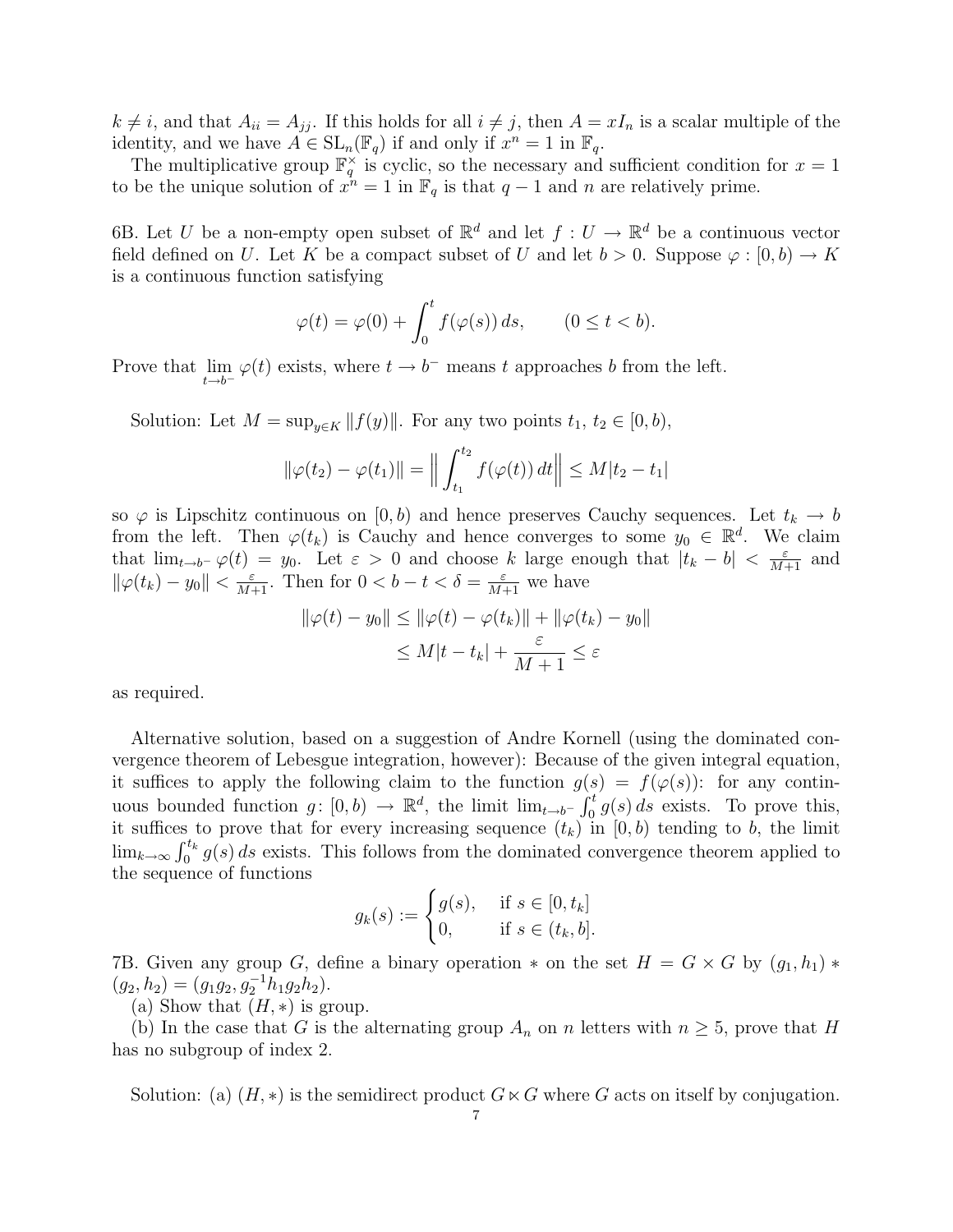(b) By the solution to part (a), H contains a normal subgroup N such that  $N \cong H/N \cong$  $A_n$ . Since  $A_n$  is simple, the Jordan-Hölder theorem implies that  $H/M \cong A_n$  for every nontrivial proper normal subgroup  $M \subseteq H$ . In particular, H cannot have a subgroup M of index 2, since such a subgroup is always normal.

(Alternatively, one could "avoid" the Jordan-Hölder theorem by essentially proving it in the special case needed, considering first the intersection of  $M$  with  $N$ , and then the image of M in  $H/N$ .)

8B. Let A be the set of  $z \in \mathbb{C}$  such that  $|z| \leq 1$ , Im $(z) \geq 0$ , and  $z \notin \{1, -1\}$ . Find an explicit continuous function  $u: A \to \mathbb{R}$  such that

- $u$  is harmonic on the interior of  $A$ ,
- $u(z) = 3$  for  $z \in A \cap \mathbb{R}$
- $u(z) = 7$  for z in the intersection of A with the unit circle.

Solution: We use a conformal transformation to reduce to a problem on a different region. The transformation  $w = f(z)$  where  $f(z) := (1 + z)/(1 - z)$  maps the interval  $(-1, 1)$  to  $(0,\infty)$  and maps the upper half of the unit circle to the ray from  $f(-1) = 0$  to  $f(1) = \infty$ passing through  $f(i) = i$ . It therefore maps A to the first quadrant or its complement (ignoring boundaries); that it is the former can be determined by calculating  $f(i/2)$ , or by observing the orientation of the image of the path from −1 to 1.

Let  $Q = f(A)$ , so Q is the closed first quadrant minus the origin. The function Im log w (where we use the standard branch of log) is a continuous function on Q, harmonic on the interior, whose values along the positive real and imaginary axes are 0 and  $\pi/2$ , respectively, so  $3 + \frac{8}{\pi}$  Im log w is harmonic on the interior of Q and has the values 3 and 7 along those axes. Substituting  $w = f(z)$ , we find that

$$
u = 3 + \frac{8}{\pi} \operatorname{Im} \log \left( \frac{1+z}{1-z} \right)
$$

is a solution.

9B. Let k and n be integers with  $n \geq k \geq 0$ . Let A and B be  $n \times k$  matrices with real coefficients. Let  $A^t$  be the transpose of A. For each size-k subset  $I \subseteq \{1, \ldots, n\}$ , let  $A_I$  be the  $k \times k$  matrix obtained by discarding all rows of A except those whose index belongs to I. Define  $B_I$  similarly. Prove that

$$
\det(A^t B) = \sum_I \det(A_I) \det(B_I),
$$

where the sum is over all size-k subsets  $I \subseteq \{1, \ldots, n\}$ . (Suggestion: use linearity to reduce to the case where the columns of A and B are particularly simple.)

Solution: Let  $a_i$  be the *i*-th column vector of A. Let  $b_i$  be the *j*-th column vector of B. Let  $e_1, \ldots, e_n$  be the standard basis of  $\mathbb{R}^n$ . Both sides of the identity are linear in each  $a_i$ and  $b_j$ , so we may assume that each column is a standard basis vector, say  $a_i = e_{f(i)}$  and  $b_j = e_{g(j)}$ . Then  $A<sup>t</sup>B$  is the matrix whose *ij*-entry is  $a_i<sup>t</sup>b_j$ , which is 1 if  $f(i) = g(j)$  and 0 otherwise.